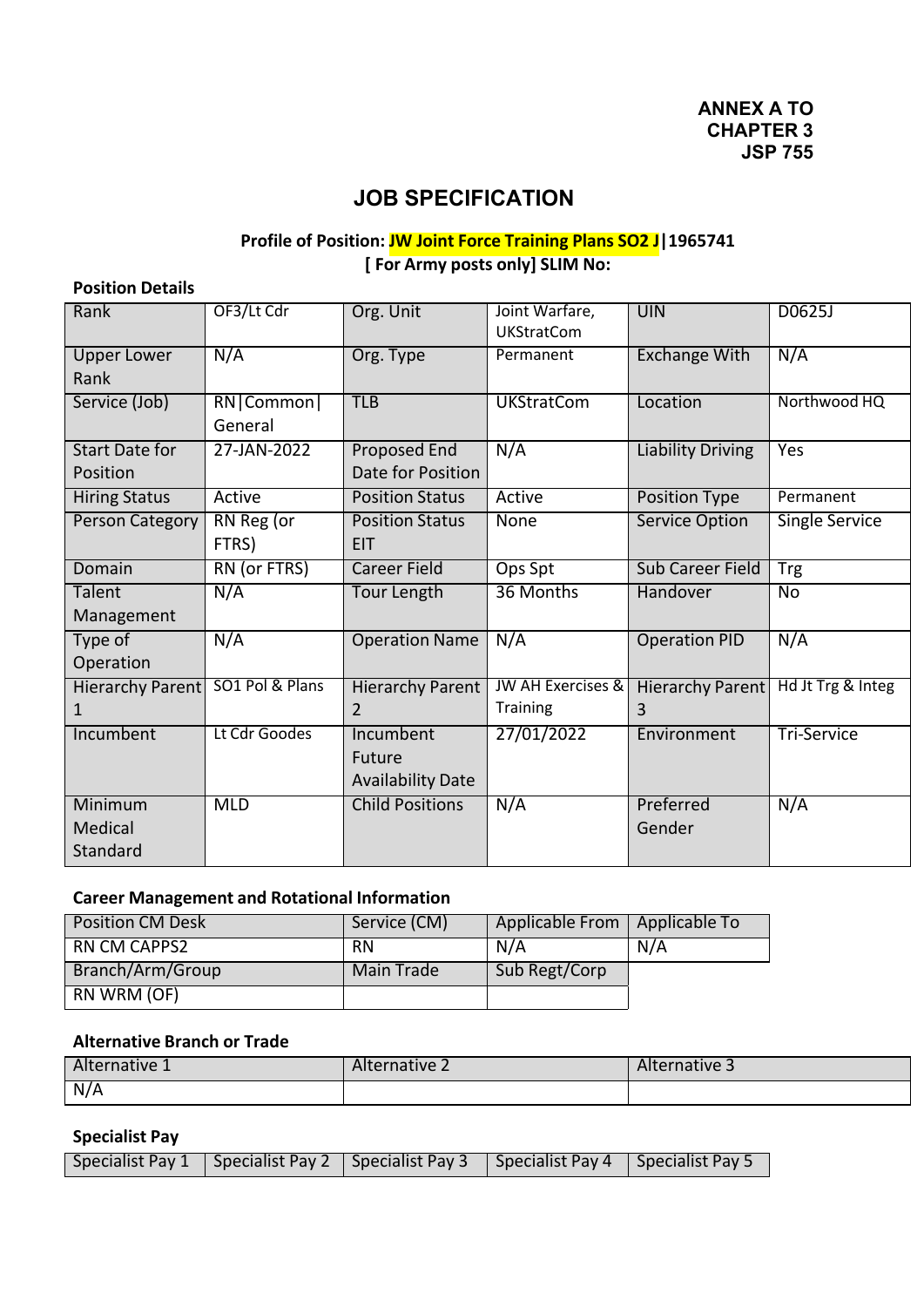#### **Unit & Position Role**

| Unit Function        | JW's mission is to direct the development, preparation, integration, assurance and analysis to |
|----------------------|------------------------------------------------------------------------------------------------|
|                      | create advantage for the Joint Force.                                                          |
| <b>Position Role</b> | J1 Support to SO1 Pol & Plans and to JW Exercise Planning Teams.                               |

## **Responsibilities**(Maximum 150 characters (including spaces) each.)

Act as SO1 Pol & Plans primary staff officer across all matters J1, including posting, career management, reporting and recruiting.

Assist in planning of Tier 2+/Tier 3/Tier 4 CPXs, notably in J1 and people related areas. This may include assisting with production of scenario, main events/injects lists to meet ex objectives.

Provide J1 support to AH JFT in respect of OJAR timelines and tracking timely completion of all staff reporting across JFT.

Liaise with single services HQs, Reservist organisations and the Defence Augmentation Cell (DAC) to ensure that JW exercises are manned with appropriate and sufficient augmentees.

Be prepared to deploy to other J1 responsibilities within UKStratCom on an as required basis, for example manning the COVD Cell

Fill (on a as required basis) a variety of posts within the Exercise Control (EXCON) Cell during Tier 2+, Tier 3 and 4 Exercises (Execute Phase typically 2 weeks).

Deputise for SO1 Pol & Plans at meetings and exercise planning conferences as required.

Provide exercise planning advice to PJHQ and other HQs, notably in respect of augmentees and associated J1 matters.

#### **Competence Requirements**

| Competence - Full Name                                             | Proficiency | Essential | Acquired |
|--------------------------------------------------------------------|-------------|-----------|----------|
|                                                                    | Level       |           |          |
| CMS 5.56 Rifle APWT   Navy                                         |             |           |          |
| Joint Operations   Operational Planning Staff Awareness   Joint    |             |           |          |
| Joint Operations   Operational Planning Staff Expert   Joint       |             |           |          |
| Joint Operations   Operational Planning Staff Practitioner   Joint |             |           |          |
| Miscellaneous   Operational Battle Fieldcraft Assimilation   Navy  |             |           |          |
| Miscellaneous   Operational Common Skills Package   Navy           |             |           |          |
| NSV Security   Developed Vetting   Joint   No                      |             | <b>NO</b> |          |

#### **Pre‐Employment Training**

| Pre-Employment Pre- |                        | Pre-Employment                              |            |                                                | Pre-Employment   Pre-Employment   Pre-Employment |
|---------------------|------------------------|---------------------------------------------|------------|------------------------------------------------|--------------------------------------------------|
| Training 1          | Employment             | Training 2                                  | Training 2 | Training 3                                     | Training 3                                       |
|                     | Training 1<br>Priority |                                             | Priority   |                                                | Priority                                         |
| ICSC                | Essential              | Joint Operational<br><b>Planning Course</b> | Desirable  | <b>NATO Exercise</b><br><b>Planners Course</b> | Desirable                                        |

#### **Local Considerations**

**Domestic**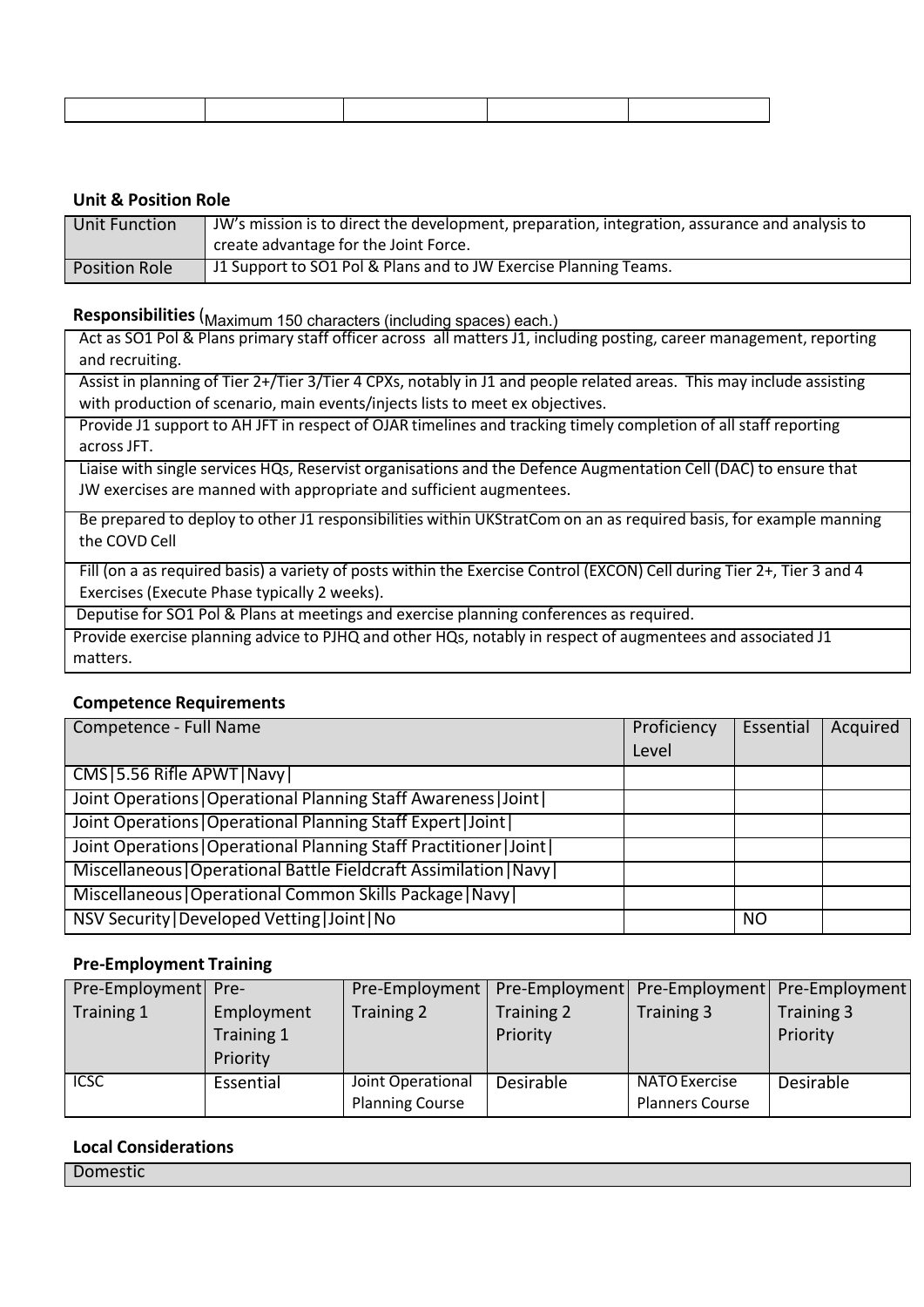Must be able to deploy on Command Post Exercises around the world for up to 40 days a year. Planning conferences will require additional overseas travel.

Employer Comments

Current Reg RN liability filled by reservists on FTRS(FC) terms. This appointment requires an Officer with a sound understanding of Joint and Combined operations at the operational and strategic levels. A previous appointment in the Joint or Exercise Planning environment would be a significant advantage. The need to give frequent briefings to high ranking officers and to have contact with international officers demands a high grade staff officer who can communicate effectively.

OFFICIAL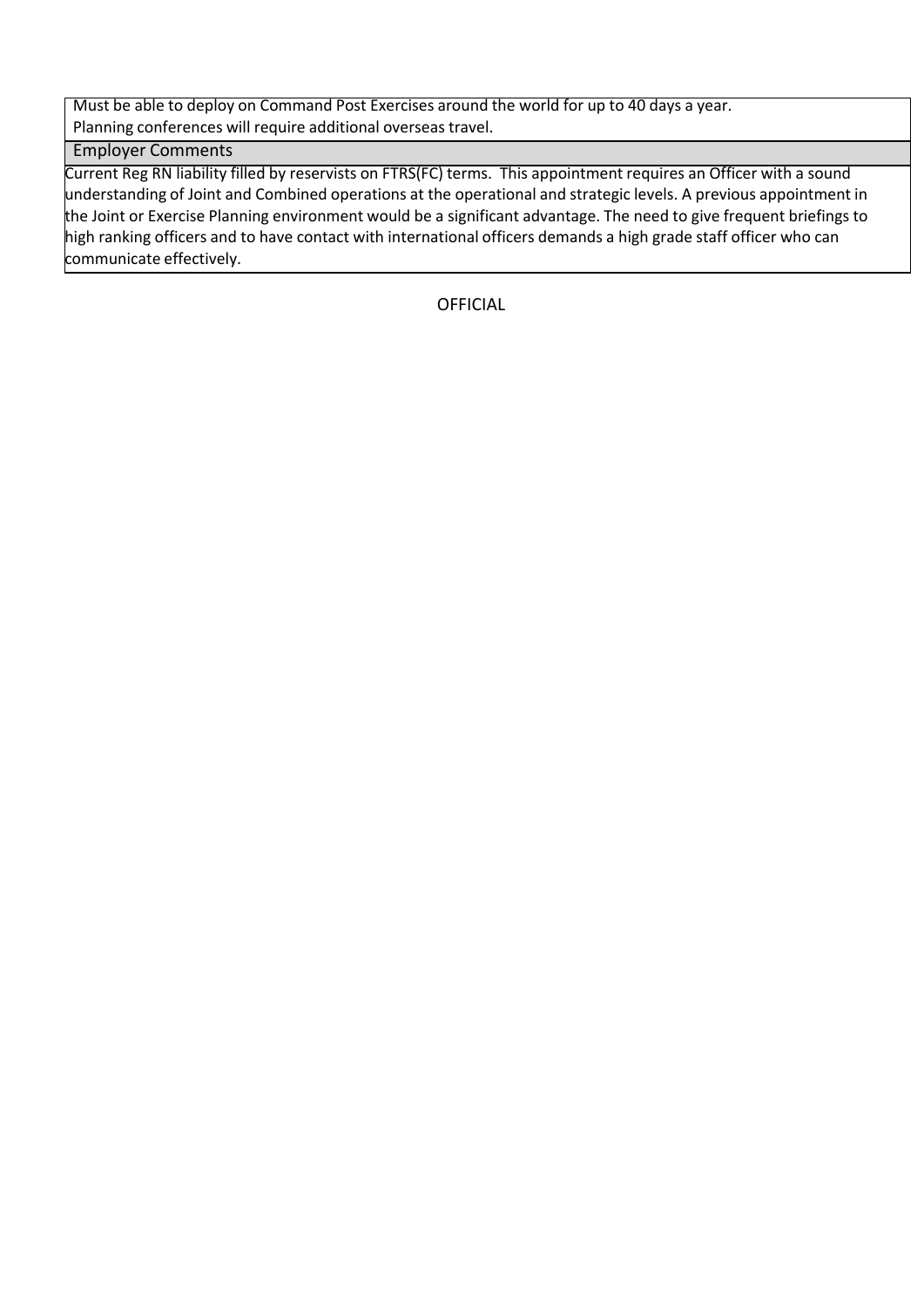# **JOB SPECIFICATION GUIDANCE NOTES**

*Note: Sers 1 to 9 and elements of 22 of the following comprise the core information required to establish the post and will therefore provide the basis for completion of the TLAF. Once established, these fields will autopopulate on creation of the Job Spec Report and may only be amended through an establishment variation.*

| <b>Note</b>    | <b>Field Title</b>             | <b>Guidance</b>                                                                                                                                                                                                                                                                                                                                                      |
|----------------|--------------------------------|----------------------------------------------------------------------------------------------------------------------------------------------------------------------------------------------------------------------------------------------------------------------------------------------------------------------------------------------------------------------|
| $\mathbf{1}$   | Rank                           | The rank required for the post, including any rank ranging where<br>appropriate, using NATO (OR/OF) and single-Service annotations.                                                                                                                                                                                                                                  |
| $\overline{2}$ | Org Unit, Type,<br>UIN & TLB   | The unit establishment on which the post is created, including the unit<br>title, whether Permanent or Lifed/Temporary, the UIN and parent TLB,<br>and work location for the post.                                                                                                                                                                                   |
| 3              | <b>Exchange With</b>           | For use with international/NATO exchanges only                                                                                                                                                                                                                                                                                                                       |
| $\overline{4}$ | Service (Job)<br>Domain        | The Service to which the post is allocated with Branch, Trade and<br>specialisation information (a concatenated value created<br>by<br>Establishments staff based on the EAF/TLAF).                                                                                                                                                                                  |
| 5              | Start & End Date,<br>Liability | Dates to be used where post has yet to come into existence or is lifed,<br>and indicator as to whether post is included in overall single-Service<br>liability (Yes/No)                                                                                                                                                                                              |
| 6              | <b>Hiring Status</b>           | For use by single-Service establishment administrators to indicates<br>whether post is currently in use (Active/Inactive)                                                                                                                                                                                                                                            |
| $\overline{7}$ | Position Type,<br>Status & EIT | Will be completed by Establishments staff based on information on<br>EAF/TLAF.                                                                                                                                                                                                                                                                                       |
| 8              | Person Category                | Will be completed by Establishments staff based on information on<br>EAF/TLAF.                                                                                                                                                                                                                                                                                       |
| 9              | Service Option                 | For use when post can be filled by more than one Service                                                                                                                                                                                                                                                                                                             |
| 10             | <b>Career Field</b>            | For officer posts only. See guidance at Section 2 and Annex B above.                                                                                                                                                                                                                                                                                                 |
| 11             | <b>Sub Career Field</b>        | For officer posts only. See guidance at Section 2 and Annex C above.                                                                                                                                                                                                                                                                                                 |
| 12             | Talent<br>Management           | To be used in accordance with single-Service direction on the<br>identification of posts such as those deemed Where Talent Endures<br>(WTE) or Medium & Short Term Areas for Reinforcement (Army).<br>Values available are: Yes / No / Not Applicable.                                                                                                               |
| 13             | Tour Length &<br>Handover      | To comply with single-Service policy direction on tour lengths for<br>respective branch, cap badge, trade or specialisation. Handover<br>periods in excess of one week must be justified separately.                                                                                                                                                                 |
| 14             | Operation type,<br>Name & PID  | Only to be used for posts on an Operational Establishment Table<br>(OET)                                                                                                                                                                                                                                                                                             |
| 15             | <b>Hierarchy Parent</b>        | The JPANs reflecting the 1 <sup>st</sup> , 2 <sup>nd</sup> and 3 <sup>rd</sup> ROs for the post as defined in<br>the Unit Hierarchy.                                                                                                                                                                                                                                 |
| 16             | Incumbent & FAD                | Will be populated by JPA from information relating to current<br>incumbent.                                                                                                                                                                                                                                                                                          |
| 17             | Environment                    | Select from the following the value that best reflects the environment<br>within which the post operates:<br><b>Environment</b><br><b>Description</b><br>Army single-Service environments<br>Army<br>Mixed military and civilian (eg MOD Head Office)<br>Military & Civilian<br><b>Military Only</b><br>Military only environments that do not match other<br>values |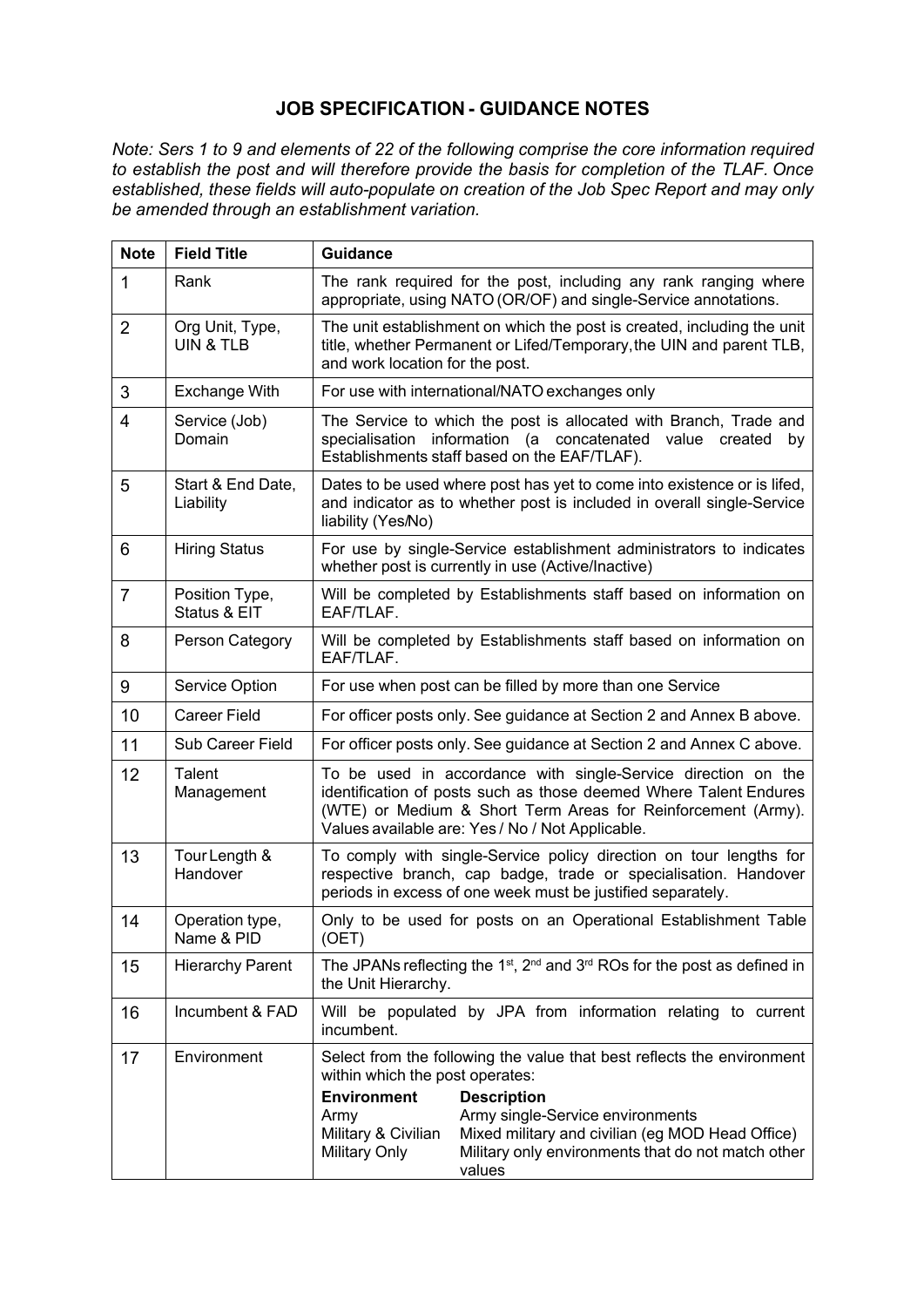|    |                                           | Multi-National<br>Multi-national (eg NATO or other international HQs<br>or embassies)<br><b>OGD</b><br>Other Government Departments (inc loans and<br>secondments)<br>RAF single-Service environments<br><b>RAF</b><br>RM single-Service environments<br><b>RM</b><br>RN single-Service environments<br><b>RN</b><br>Tri-Service<br>Tri-Service joint environments                                                                                          |
|----|-------------------------------------------|-------------------------------------------------------------------------------------------------------------------------------------------------------------------------------------------------------------------------------------------------------------------------------------------------------------------------------------------------------------------------------------------------------------------------------------------------------------|
| 18 | Min Med Standard                          | This field is only to be used where the post has specific characteristics<br>that require consideration of the Joint Medical Employment Standard<br>(JMES) of the incumbent. Values available are:<br><b>Min Med Std</b><br><b>Description</b><br><b>Medically Fully Deployable</b><br><b>MFD</b><br><b>Medically Limited Deployable</b><br>MLD<br>Medically Non Deployable (will be assumed to be<br><b>MND</b><br>the default unless otherwise specified) |
| 19 | <b>Child Positions</b>                    | The JPANs of the posts reporting to this post as defined in the Unit<br>Hierarchy.                                                                                                                                                                                                                                                                                                                                                                          |
| 20 | <b>Preferred Gender</b>                   | This field is only to be used where there is a Genuine Occupational<br>Requirement impacting on the gender appropriate to the role.<br>Single-Service Diversity & Inclusion SMEs should be consulted before<br>completion.                                                                                                                                                                                                                                  |
| 21 | Career<br>Management &<br>Rotational Info | For single-Service use.                                                                                                                                                                                                                                                                                                                                                                                                                                     |
| 22 | <b>Specialist Pay</b>                     | Reflecting Specialist Pay entitlements associated with the post. See<br>JSP 754 for guidance. Single-Service pay policy staff should be<br>consulted before completion.                                                                                                                                                                                                                                                                                     |
| 23 | Unit & Position Info                      | Mission statement of the parent unit and a succinct description of the<br>individual's role. Avoid abbreviations and unfamiliar terminology.<br>Should be consistent with information entered on OJAR/SJAR of<br>incumbent.                                                                                                                                                                                                                                 |
| 24 | Responsibilities                          | A numbered list of the main responsibilities of the post (maximum of<br>8). Include: standing duties and tasks; enduring additional roles;<br>position within the branch; interaction with other branches and HQs;<br>supervisory responsibilities. Maximum 150 characters (including<br>spaces). These fields will populate the front page of the OJAR/SJAR<br>for the incumbent.                                                                          |
| 25 | Competence<br>Requirements                | Those competencies, including Security Clearance and FKSE,<br>required for the post, including the proficiency level and whether the<br>competencies are essential or can be acquired in post. See paras 3.01<br>and 3.04 for guidance and JSP 794 for details of the administration of<br>professional and personal development.                                                                                                                           |
| 26 | Pre-Employment<br>Training                | Detail and duration of any pre-employment training required to equip<br>the individual for the post. Include any individual pre-deployment<br>training required. See paras 3.01 and 3.04 for guidance.                                                                                                                                                                                                                                                      |
| 27 | Domestic<br>Considerations                | Any domestic considerations relating to the post or its environment,<br>including factors related to accompanied service, schooling, medical<br>facilities, travel required, spouses' work restrictions etc.                                                                                                                                                                                                                                                |
| 28 | Employer<br>Comments                      | Additional context and information on factors such as temporary<br>changes or future workstrands, eg a location move, policy review,                                                                                                                                                                                                                                                                                                                        |